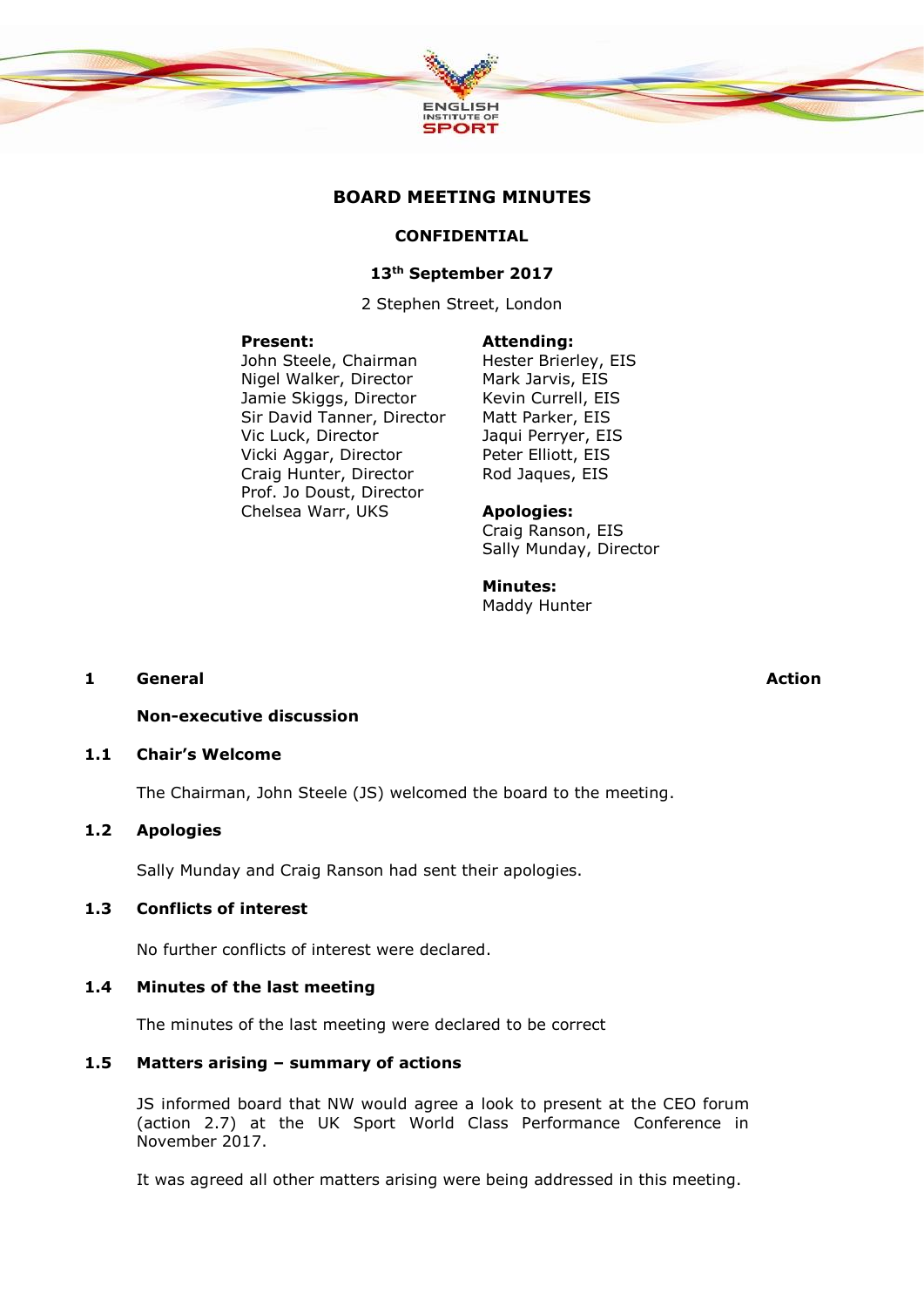

#### **1.6 Chair's update**

JS asked board for feedback on the new board packs and emphasized that they were a work in progress. Board agreed that the new format was an improvement. Jamie Skiggs (JSK) stated that the financial report would be developed to represent the data graphically.

JS informed board that UK Sport were currently recruiting two new board members and that a member of the UK Sport board would become an EIS board member. Chelsea Warr (CW) invited board to submit recommendations of potential UKS board members with performance expertise.

#### **1.7 National Director's report**

Nigel Walker (NW) highlighted the WITTW peer review system which had a successful first pilot and shared recent positive feedback from a sport. NW added that the Wheelchair Fencing collaboration agreement was now signed and that operational changes would be implemented after the world championships in November. NW also informed board of the current employment tribunal with a former EIS employee and GB Taekwondo. Board reiterated that no contribution should be made towards a settlement fee. However, board requested that NW email JS copies of correspondence to GB Taekwondo, and from the EIS' legal advisers, stating that TUPE would apply **Action**  in this case. NW and JSK further stated that a TUPE clause, protecting the **NW** interests of the EIS, was included in NGB agreements in the Tokyo cycle.

#### **2 Financial**

#### **2.1 Financial Status**

JSK expressed confidence that the EIS would achieve the commitment to saving £700k in FY17/18.

JSK updated Board on the profile of the performance innovation budget. Board also discussed the CPD budget and NW stated that most of the budget was held in the technical development area which included funds to develop leaders across the high performance system in conjunction with UKS.

# **2.2 Commercial Paper**

NW presented the three recommendations in the commercial paper.

Board agreed that it would be content for PDMS to be licensed in principle, but requested that a detailed cost benefit analysis be presented at the **Action**  appropriate time before contracts are signed. . **CR**

Board stated that the licensing of the Absorb platform, or equivalent projects which would lead to a potential loss of competitive advantage should not be considered.

Board discussed the potential for Performance Innovation (PI) intellectual property to be commercialised and agreed that PI should create a criteria document to aid the decision-making process. This document would allow the Performance Innovation team to make decisions about which potential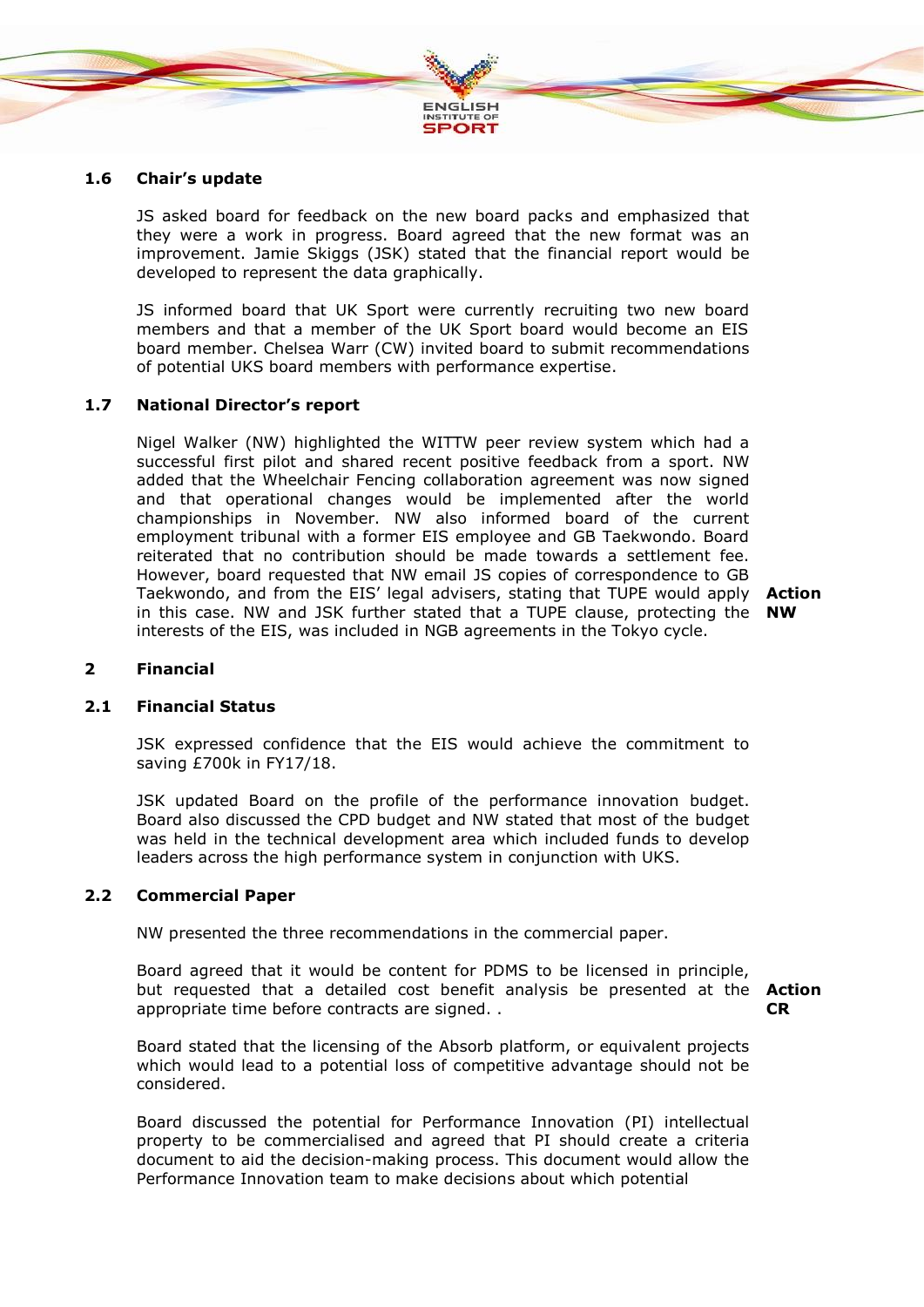

commercial IPs need to be approved by board and which could go ahead **Action**  without approval. It was agreed that this would alleviate time pressure **MP & HB** concerns with some products.

# **3.1 Risk**

JSK reported that two new risks had been added; one regarding GDPR readiness and one regarding cyber security. It was agreed cyber security training would be made available to board should they wish to access it.

Board discussed P18 'loss of talented and experienced staff' and SMT reflected that they felt that this was progressing but should remain a red for the time being. Sir David Tanner (DT) reflected that he felt that the Tokyo cycle had so far seen better collaboration between PDs and the EIS in working together to keep talented practitioners. JP informed board that entry and exit interviews would be improved and board agreed that it was important to keep contact with EIS alumni.

Board requested that the risk register be aligned to strategies to ensure that **Action**  that strategies such as organisational health are fully represented. **JSK**

# **3.2 Internal Audit**

JSK and CH presented the audit committee report.

#### **3.3 Governance Code**

JSK reported that he felt confident the EIS would fulfill the governance code by the 31<sup>st</sup> October deadline.

Board approved:

- The Role of Senior Non-Executive Director
- The Director's Clarification of Good Character
- The Directors Code
- The Board Terms of Reference
- The Finance Policies and Procedures

It was agreed that Craig Hunter (CH) would approve the diversity action plan **Action**  via email on behalf of board in order to meet the deadline. It was agreed that **JSK & CH** Jaqui Perryer (JP) would email to board to ask whether they would be happy to confidentially share their diversity characteristics **Action JP**

**4.1 Strategic Change Group Summary**

Vic Luck (VL) reported that the SCG had good momentum but that capacity of the EIS was a common question. Board agreed that SMT should consider the overlaps between PDMC and SCG to determine the longevity of the SCG.

# **4.2 Progress against strategic priorities**

NW informed board of the progress against the current red rated elements.

Board discussed mental health interventions with athletes and Rod Jaques (RJ) clarified when doctors could and couldn't breach patient confidentiality.